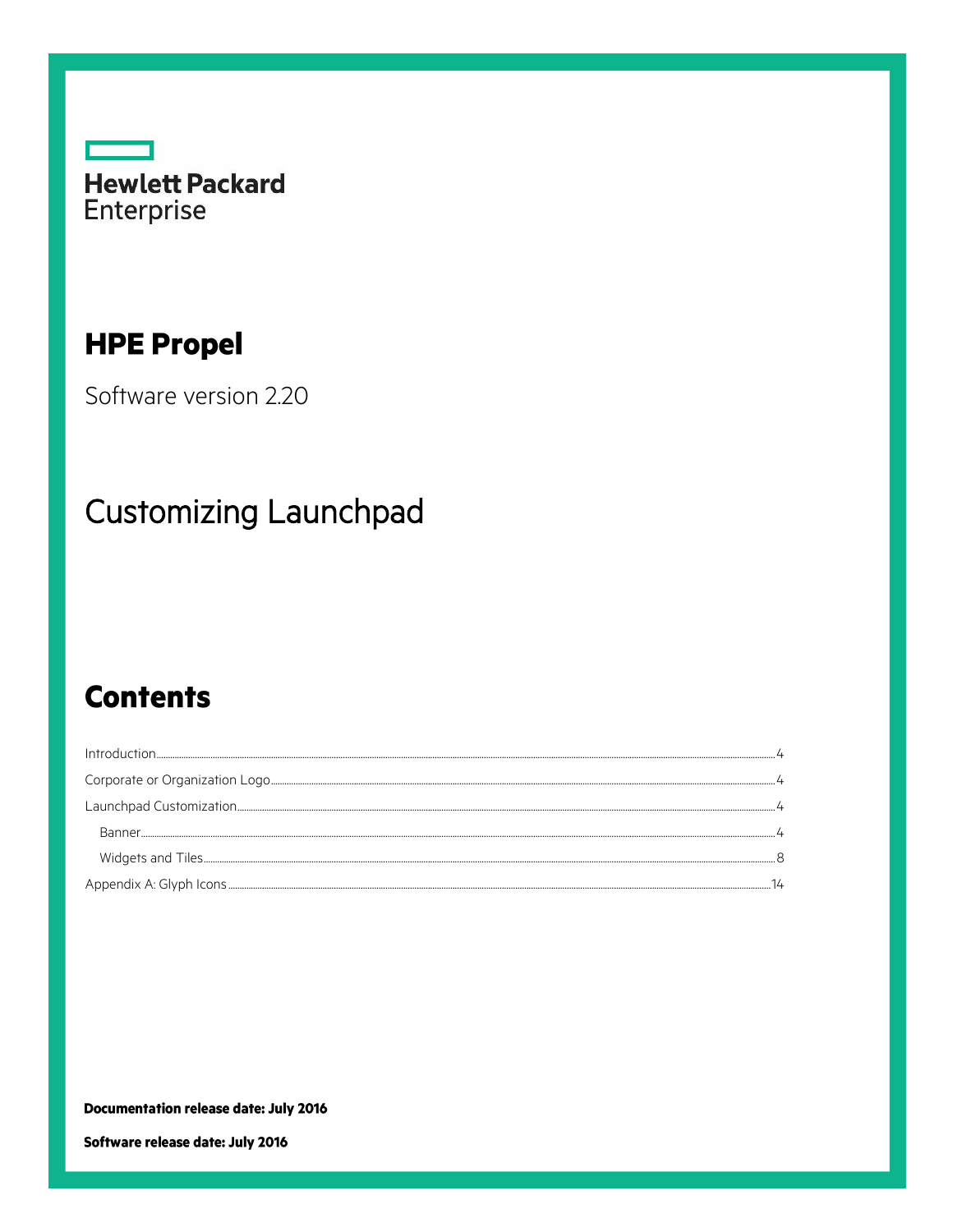## **Legal Notices**

#### **Warranty**

The only warranties for Hewlett Packard Enterprise products and services are set forth in the express warranty statements accompanying such products and services. Nothing herein should be construed as constituting an additional warranty. Hewlett Packard Enterprise shall not be liable for technical or editorial errors or omissions contained herein. The information contained herein is subject to change without notice.

#### **Restricted Rights Legend**

Confidential computer software. Valid license from Hewlett Packard Enterprise required for possession, use or copying. Consistent with FAR 12.211 and 12.212, Commercial Computer Software, Computer Software Documentation, and Technical Data for Commercial Items are licensed to the U.S. Government under vendor's standard commercial license.

#### **Copyright Notice**

© 2016 Hewlett Packard Enterprise Development LP

#### **Trademark Notices**

Adobe® is a trademark of Adobe Systems Incorporated.

Microsoft® and Windows® are U.S. registered trademarks of Microsoft Corporation.

UNIX® is a registered trademark of The Open Group.

Oracle and Java are registered trademarks of Oracle and/or its affiliates.

RED HAT READY™ Logo and RED HAT CERTIFIED PARTNER™ Logo are trademarks of Red Hat, Inc.

The OpenStack word mark and the Square O Design, together or apart, are trademarks or registered trademarks of OpenStack Foundation in the United States and other countries, and are used with the OpenStack Foundation's permission.

## **Documentation Updates**

The title page of this document contains the following identifying information:

- Software Version number, which indicates the software version.
- Document Release Date, which changes each time the document is updated.
- Software Release Date, which indicates the release date of this version of the software.

To check for recent updates or to verify that you are using the most recent edition of a document, go to: <https://softwaresupport.hpe.com/>. This site requires that you register for an HPE Passport and to sign in. To register for an HPE Passport ID, click Register on the HPE Software Support site or click Create an Account on the HPE Passport login page.

You will also receive updated or new editions if you subscribe to the appropriate product support service. Contact your HPE sales representative for details.

Use the Search function to find documentation, whitepapers, and other information sources. To learn more about using the customer support site, go to: [https://softwaresupport.hpe.com/documents/10180/14684/HP\\_Software\\_Customer\\_Support\\_Handbook/](https://softwaresupport.hpe.com/documents/10180/14684/HP_Software_Customer_Support_Handbook/)

### **Support**

Visit the HPE Software Support site at: [https://softwaresupport.hpe.com.](https://softwaresupport.hpe.com/)

This website provides contact information and details about the products, services, and support that HPE Software offers.

HPE Software online support provides customer self-solve capabilities. It provides a fast and efficient way to access interactive technical support tools needed to manage your business. As a valued support customer, you can benefit by using the support website to:

- **•** Search for knowledge documents of interest
- Submit and track support cases and enhancement requests
- Download software patches
- Manage support contracts
- Look up HPE support contacts
- Review information about available services
- Enter into discussions with other software customers
- Research and register for software training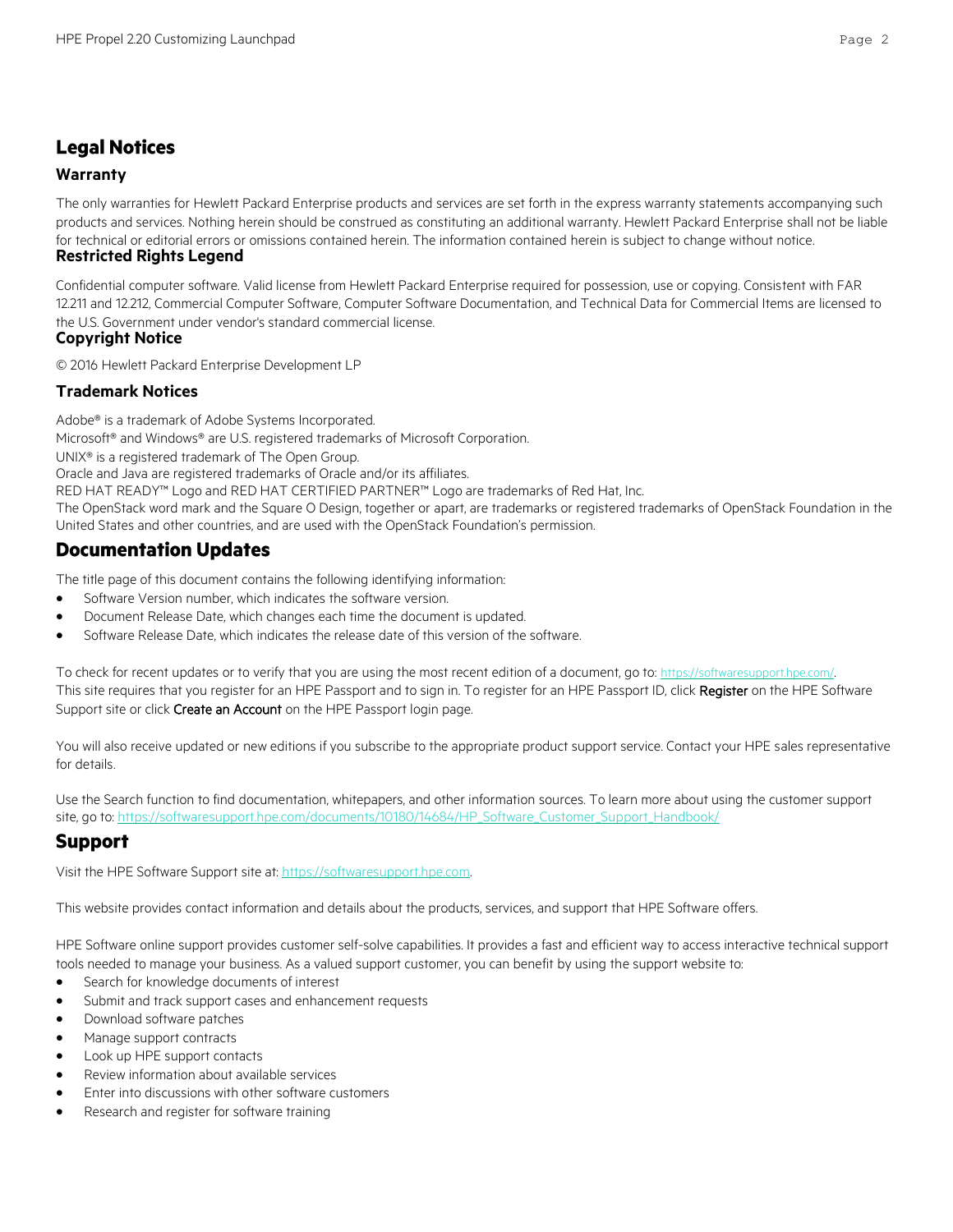Most of the support areas require that you register as an HPE Passport user and to sign in. Many also require a support contract. To register for an HPE Passport ID, click Register on the HPE Support site or click Create an Account on the HPE Passport login page.

To find more information about access levels, go to[: https://softwaresupport.hpe.com/web/softwaresupport/access-levels.](https://softwaresupport.hpe.com/web/softwaresupport/access-levels)

HPE Software Solutions Now accesses the HPE Software Solution and Integration Portal website. This site enables you to explore HPE Product Solutions to meet your business needs, includes a full list of Integrations between HPE Products, as well as a listing of ITIL Processes. The URL for this website is [https://www.hpe.com/us/en/solutions.html.](https://www.hpe.com/us/en/solutions.html)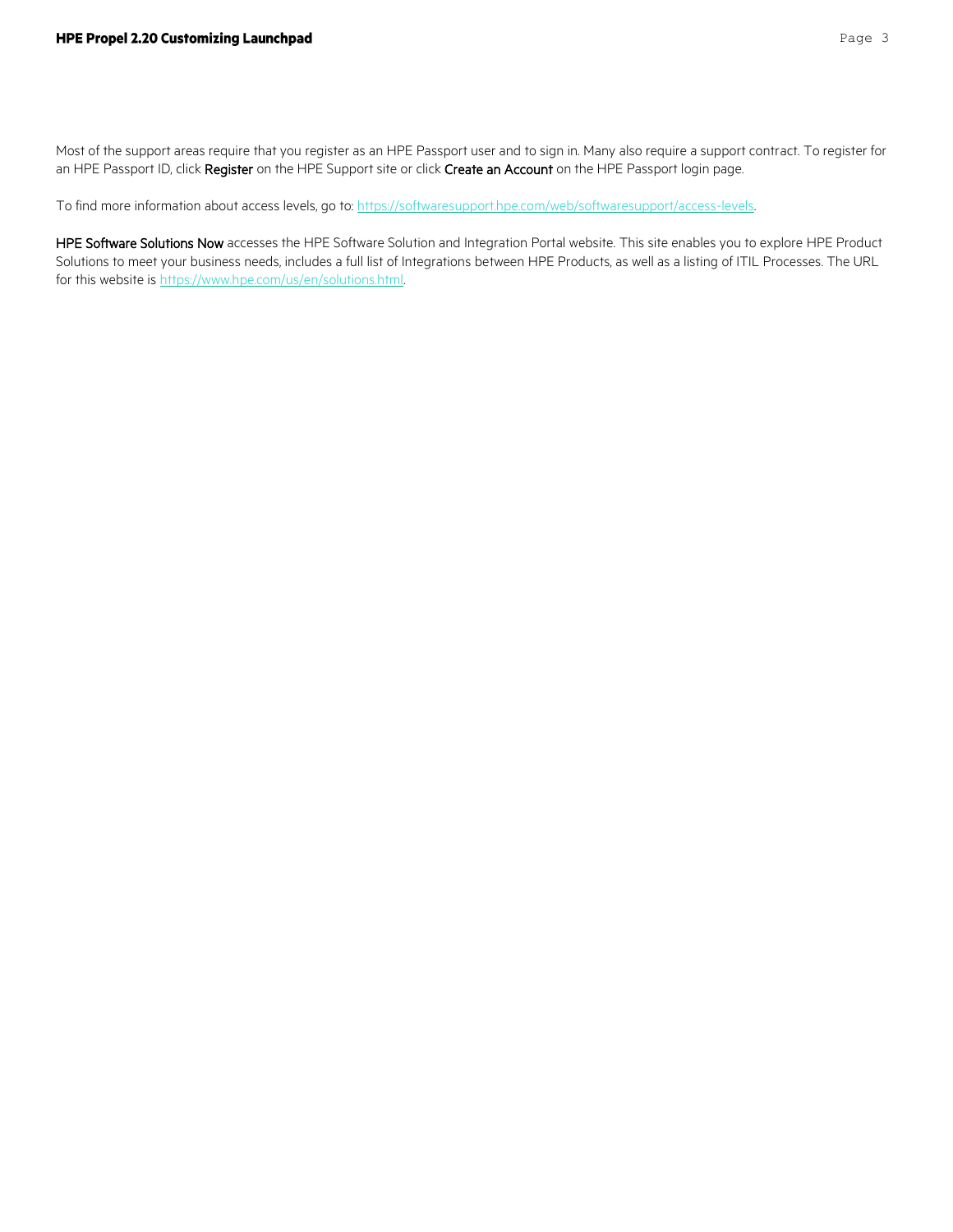## <span id="page-3-0"></span>**Introduction**

Your administrator can customize the display of the HPE Propel Launchpad to meet your organization's needs.

#### Launchpad Configuration File

One of the primary configuration files involved in Launchpad customization is the configuration file: /opt/hp/propel/launchpad/conf/dashboard.json. A detailed example content can be found in the Launchpad [Customization](#page-3-2) section.

Note: The HPE Propel Launchpad service must be restarted after changes are made to the dashboard.json file. To do this, enter service launchpad restart from the command prompt. Users must log out, clear their browser cache, and log in again to see the changes.

#### Glyph Icons

The Portal styling framework uses a collection of open source glyph icons that can be used throughout the application. See Appendix A: Glyph Icons.

## <span id="page-3-1"></span>**Corporate or Organization Logo**

A logo or picture for your company or organization can be used in the HPE Propel Launchpad and Portal. It will be displayed on the HPE Propel login page, in Launchpad, in the upper left-hand corner of Portal views, and in administrator UIs where appropriate.

Add a logo or picture as follows:

- 1. Access the organization administration user interface (UI). (Select **Identity** from Launchpad.)
- 2. Create a new organization or select an existing organization to modify.
- 3. Select General Information.
- 4. Enter the URL for a picture that represents the organization in the Organization Picture URL box.
- 5. Click Save.

Note: The HPE Corporate logo is not part of the out-of-the-box content. It is a custom image.

## <span id="page-3-2"></span>**Launchpad Customization**

#### <span id="page-3-3"></span>**Banner**

Launchpad banner customization is achieved by modifying the configuration file typically located at

/opt/hp/propel/launchpad/conf/dashboard.json. A version of the *dashboard.json* file can optionally be customized for each organization. The filename should follow naming convention dashboard. <organization name>.json. For example, an organization named ACME would have a customized file named dashboard.ACME.json*.* Launchpad will automatically look for this file when a user from organization ACME logs in. If this file does not exist, the contents of *dashboard. json* will be used.

Note: The HPE Propel Launchpad service must be restarted after changes are made to the dashboard.json file.

As part of Launchpad banner customization, multiple banners can be defined. Each will be displayed for the specified time interval on a rotating basis. Customization is done by modifying the header content in the configuration file.

Following is an example banner with properties labeled for identification.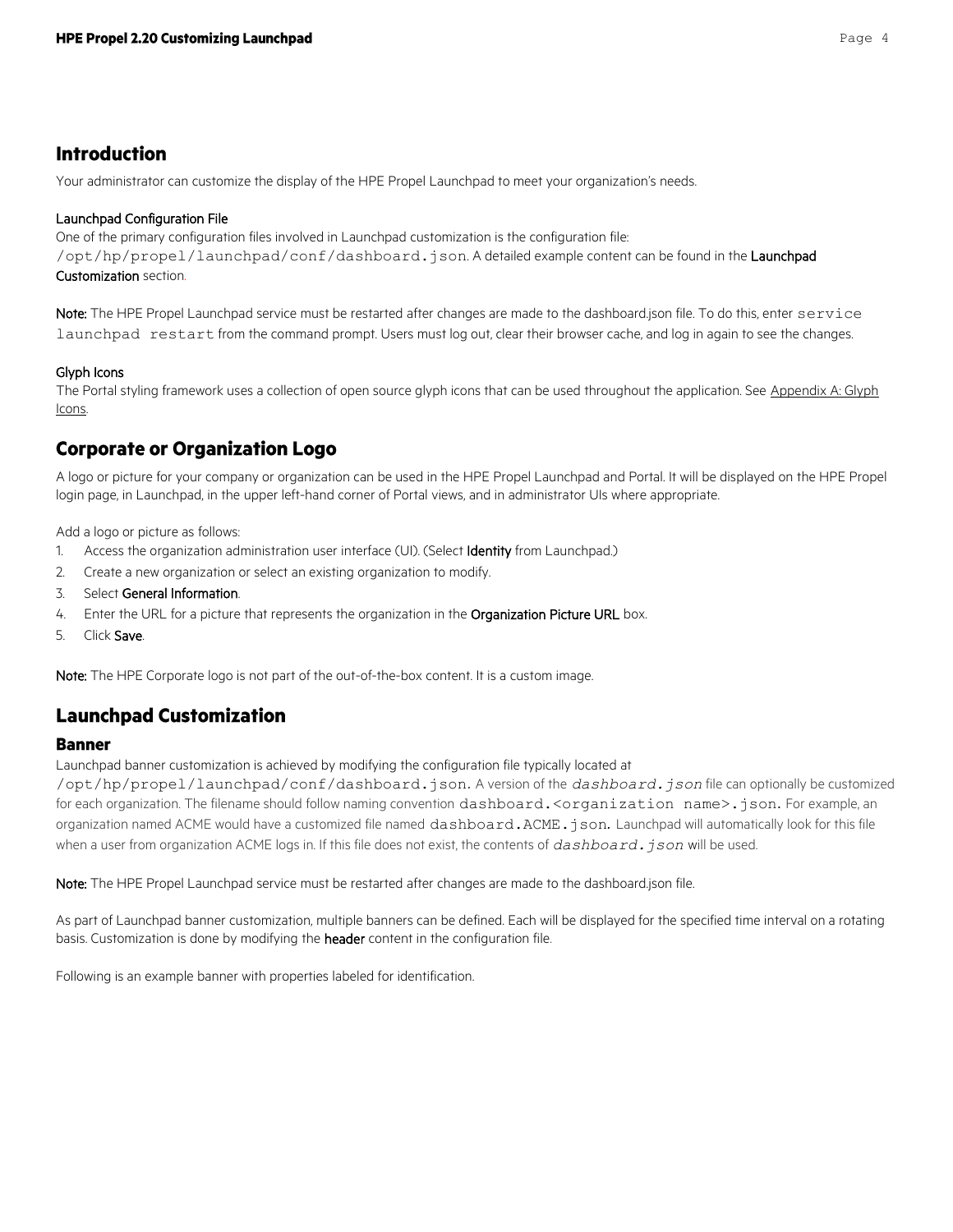

Banner header configurations file properties:

Note: Configuration properties are typically optional. At least one entry in items must be defined for the banner to be useful. Values will be empty if default properties are not defined and individual items properties are also not defined.

| <b>VALUE ITEMS</b> | <b>DESCRIPTION</b>                                                                                                                                                                                                                                       |
|--------------------|----------------------------------------------------------------------------------------------------------------------------------------------------------------------------------------------------------------------------------------------------------|
| default            | Specifies the default value for the banner properties. Any items properties not specified will use these<br>default values. Default: not specified.                                                                                                      |
| Interval           | If multiple banner items are defined, this value is the time in milliseconds to display one banner before<br>switching to the next. Default: 5000 milliseconds.                                                                                          |
| items              | Array or list of banners. Default: no banner displayed.                                                                                                                                                                                                  |
| id                 | User defined string to identify this configuration file item.                                                                                                                                                                                            |
| title              | Title to be displayed on the banner. Default: "No data to show".                                                                                                                                                                                         |
| role               | User's role. Can be: CONSUMER, SUPPORT, CONTENT_ADMIN, CATALOG_ADMIN,<br>AGGREGATION ADMIN, SUPER IDM ADMIN                                                                                                                                              |
| description        | Description to be displayed under the title. Default: empty - no description displayed.                                                                                                                                                                  |
| background         | Specify one or more className values and optional image URL. Default: gray background.                                                                                                                                                                   |
| className          | <see following="" list="" of="" table.="" this="" valid="" values=""></see>                                                                                                                                                                              |
| url                | URL reference to an image. Can be an internal or external link.                                                                                                                                                                                          |
| link               | URL link, or a link from current page to another.                                                                                                                                                                                                        |
| url                | URL address of next page. Can be an internal or external link.                                                                                                                                                                                           |
| target             | Optional. Web page or browser target for the URL link. null or undefined default to using the same page<br>(" self"). Possible values are:                                                                                                               |
|                    | _blank: Opens the link in a new browser window or tab.                                                                                                                                                                                                   |
|                    | _self: Opens the link in the current browser frame.                                                                                                                                                                                                      |
|                    | _parent: Opens the link in the browser parent frame.                                                                                                                                                                                                     |
|                    | _top: Opens the link in the full browser window.                                                                                                                                                                                                         |
|                    | <framename>: Opens the link in the named browser frame.</framename>                                                                                                                                                                                      |
| label              | Text label displayed on the link. Can be a static text string or a localized string predefined in the application<br>resource bundle.                                                                                                                    |
| template           | Template to use for the banner, either default or halfColumn. default uses all information defined for the<br>banner. halfColumn displays content in the left half of the banner space, thereby allowing more of the<br>background content to be viewed. |

#### Banner className values

The following predefined className values are available (examples follow):

**•** Text colors: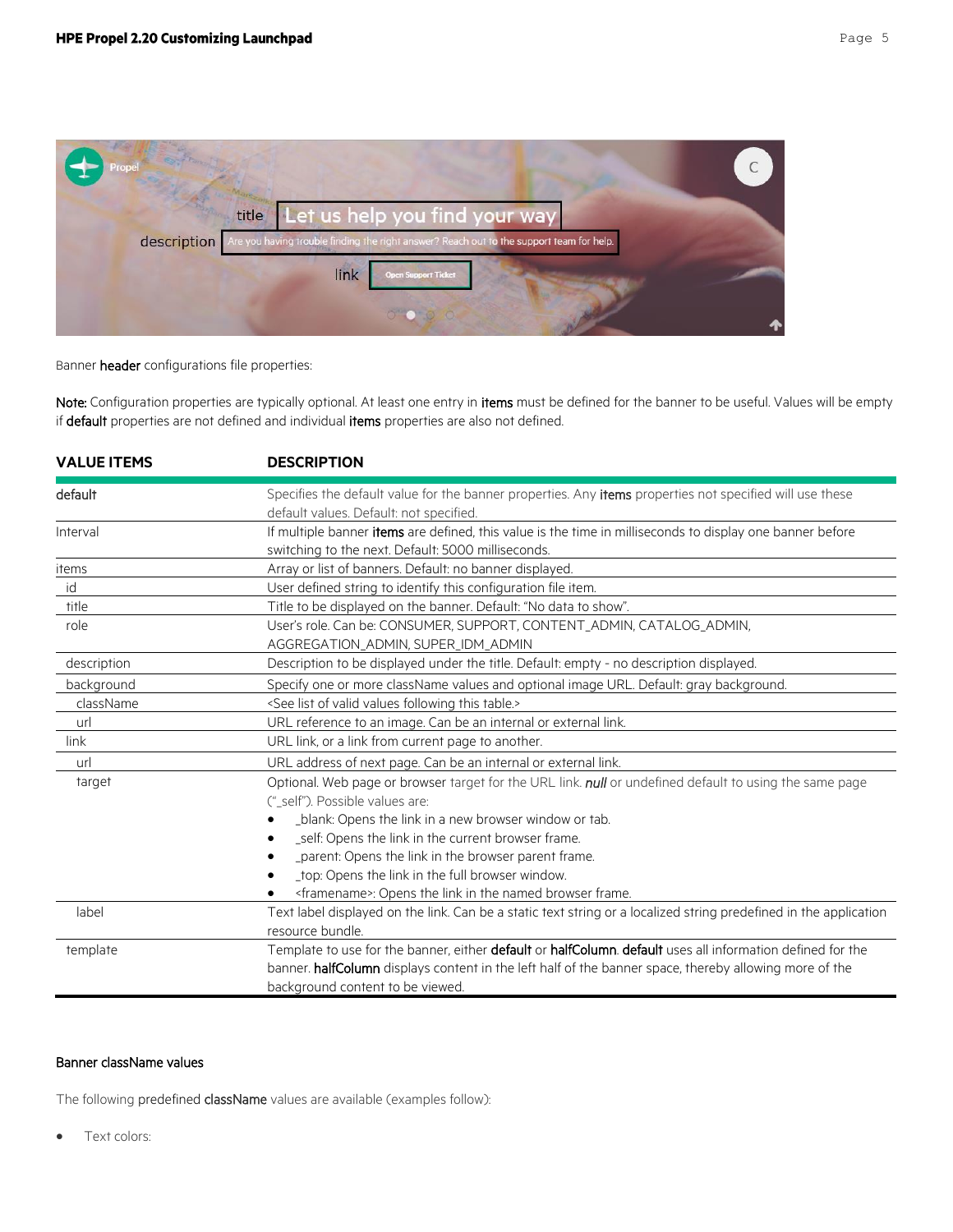- o text-primary
- o text-secondary
- o text-alert
- o text-success
- o text-warning
- o text-info
- o text-muted
- Background colors:
	- o bg-primary
	- o bg-secondary
	- o bg-alert
	- o bg-success
	- o bg-warning
	- o bg-info
	- o bg-muted
	- o bg-default
- **•** Border colors:
	- o border-primary
	- o border-secondary
	- o border-alert
	- o border-success
	- o border-warning
	- o border-info

Examples of primary, secondary, alert, success, warning, info, muted and default colors:





#### Example configuration file content format:

```
header: {
   interval: Number, //in milliseconds
   items: [
     {
       "id": String,
       "title": String,
       "role": String,
```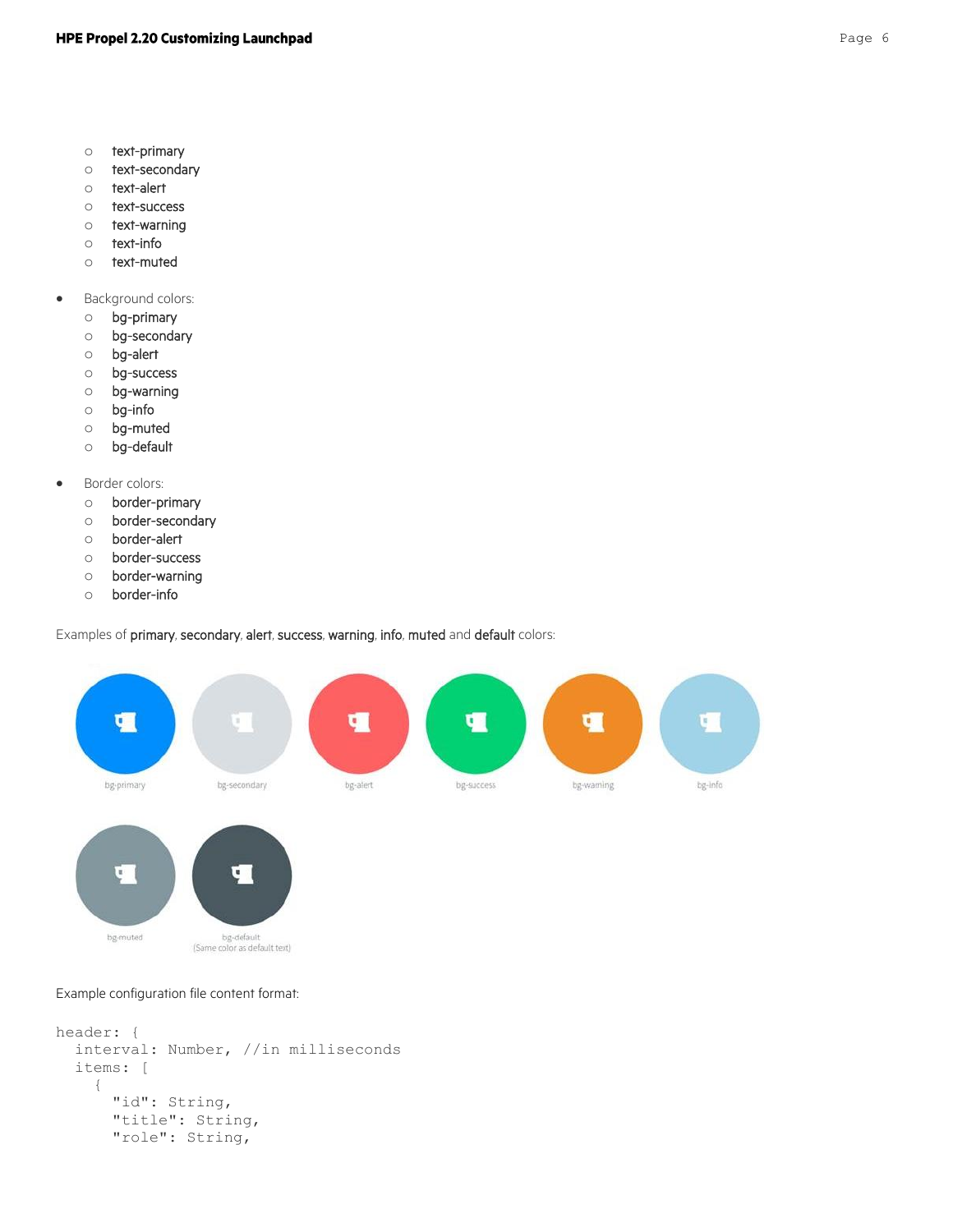```
 "description": String,
       "background": {
         "className": String,
         "url": String
 }
       "link": {
         "label": String,
         "url": String 
       },
     },
     ...
  ]
}
```
Following is example content that could be included in the configuration file typically found at /opt/hp/propel/launchpad/conf/dashboard.json. Each banner displays for 5 seconds before switching to the next banner. { "header": { "interval": 5000, // 5 seconds - speed of carousel autoplay "items": [ { //The first banner uses assets available in the Portal, and uses the default template. "id": "dashboard-banner service", "title": "lpd.dashboard.banner.service.title", "description": "lpd.dashboard.banner.service.description", "role": ["CONSUMER", "SUPPORT"], "background": { "url": "assets/launchpad/images/banner-01.png" } }, { //The second banner specifies the halfColumn template, and includes a URL link button. "id": "dashboard-banner support", "title": "lpd.dashboard.banner.support.title", "description": "lpd.dashboard.banner.support.description", "role": ["CONSUMER", "SUPPORT"], "template": "halfColumn", "link": { "label": "lpd.dashboard.banner.support.link", "url": "https://localhost:8089/#/support", "className": "border-alert text-alert bg-secondary" }, "background": { "className": "text-primary bg-secondary", "url": "assets/launchpad/images/banner-02.png" } } ] } }

Caution: It is recommended you verify that your modified dashboard.json file is a valid JSON format. A number of tools are available on the internet to do this.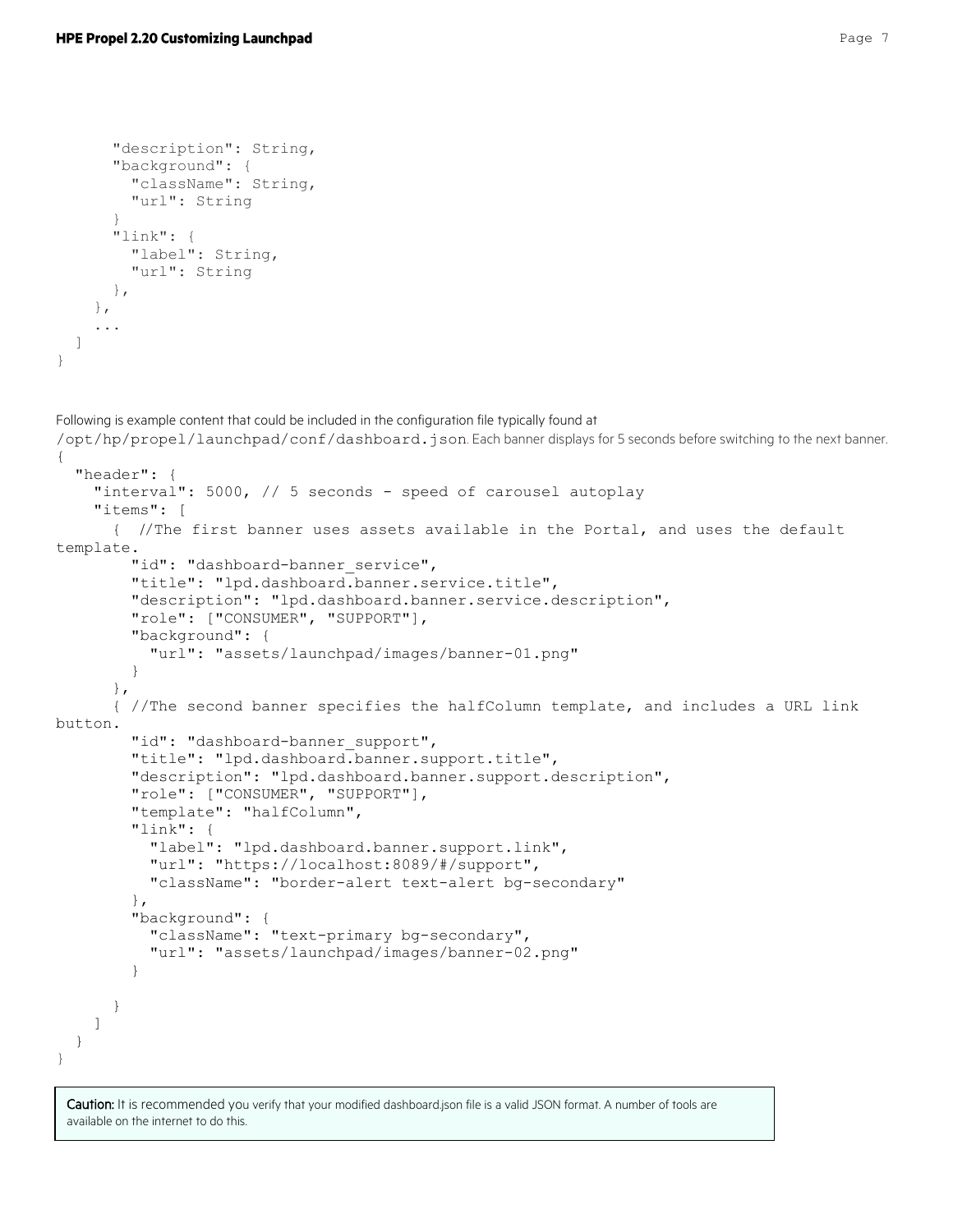#### <span id="page-7-0"></span>**Widgets and Tiles**

Widgets and tiles can be added only to Launchpad; they cannot be added to applications or components such as the Shop app. Your administrator can add custom widgets and tiles to the My Information and the My Applications sections of Launchpad, shown in the following image.



#### My Applications section

HPE Propel's Launchpad My Application section is initially populated based on the user's role. This section contains tiles with static links. Administrators can create custom entries for the My Application section in configuration file /opt/hp/propel/launchpad/conf/dashboard.json.

There is no HPE Propel user interface for changing the content in the My Applications section of Launchpad; dashboard.json should be modified directly.

Following is example My Applications dashboard.json content:

```
{
   "label": "lpd.dashboard.sections.myApps",
   "tiles": {
     "items": [
       {
         "id": "dashboard-tile_mpp",
         "label": "endpoint.mpp",
         "role": ["CONSUMER", "SUPPORT"],
```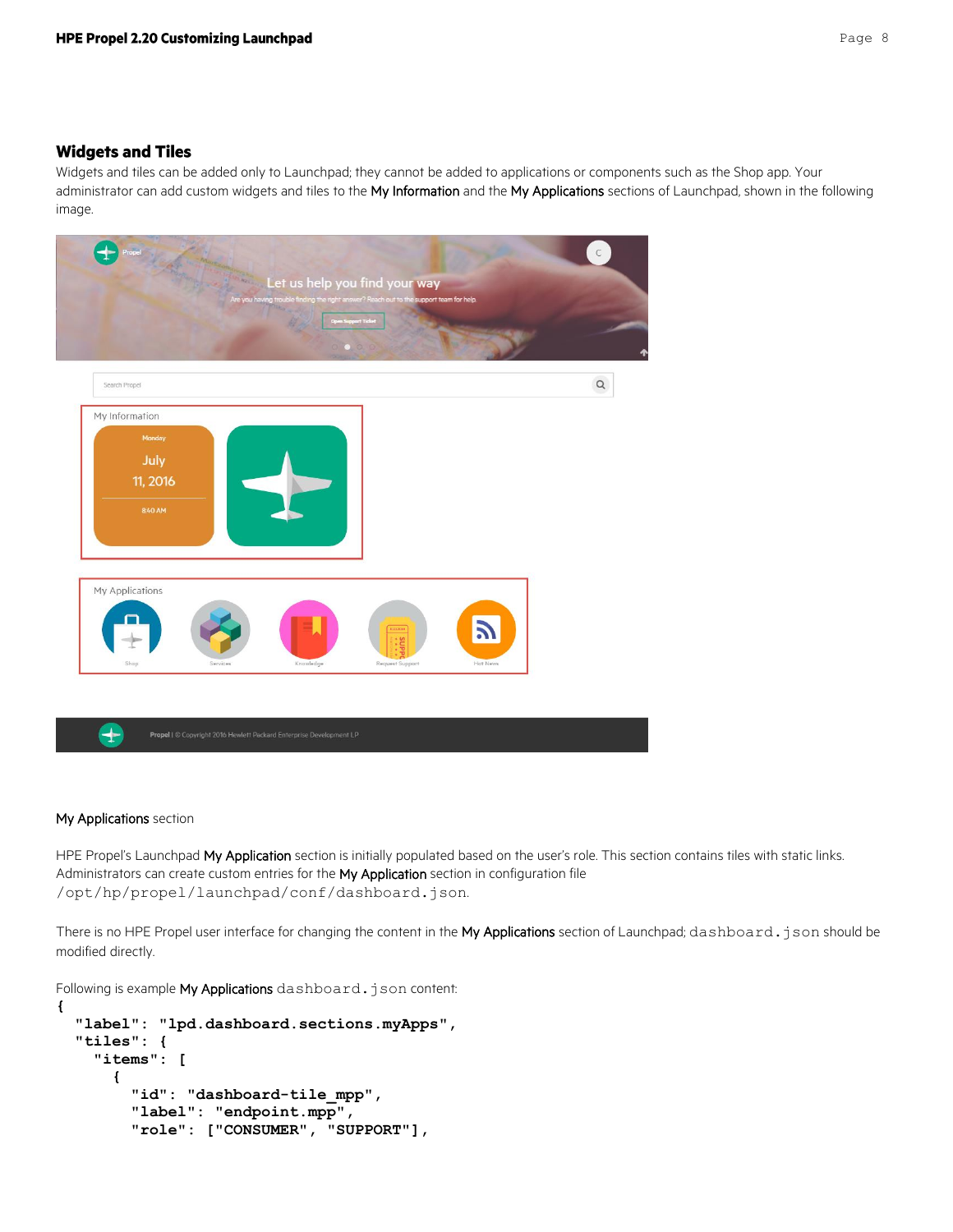```
 "backgroundImage": "assets/propel-endpoints/images/app-marketplace.png",
         "link": "<hostname>:<port>"
       },
       {
         "id": "dashboard-tile_subscription",
         "label": "endpoint.subscription",
         "role": ["CONSUMER", "SUPPORT"],
         "backgroundImage": "assets/propel-endpoints/images/app-subscriptions.png",
         "link": "<hostname>:<port>"
       },
 …
     }
  }
}
```
#### My Information section

Custom widgets in Launchpad's My Information section are defined per organization in HPE Propel's Identity application as shown in the following, and will be available to all users in that organization.

| dentity                                  |                                                                                                                                                                          |                    |
|------------------------------------------|--------------------------------------------------------------------------------------------------------------------------------------------------------------------------|--------------------|
| Organization List / Organization Details |                                                                                                                                                                          |                    |
|                                          |                                                                                                                                                                          |                    |
| Consumer                                 |                                                                                                                                                                          |                    |
| Overview<br>Languages                    | Roles<br>Authentication<br>Customization<br>Permissions<br>Impersonation<br>Groups                                                                                       |                    |
| Customization                            |                                                                                                                                                                          | <b>Add KeyPair</b> |
| control.                                 | Add and label KeyPair values to customize various aspects of this organization. Please refer to the online help to see the different aspects of the organization you can |                    |
| * Marks Publicly Accessible Fields       |                                                                                                                                                                          |                    |
| disclaimerText *                         |                                                                                                                                                                          |                    |
| featuredCategory                         |                                                                                                                                                                          |                    |
| <b>Statistics</b>                        |                                                                                                                                                                          |                    |
| cliffered with a company                 |                                                                                                                                                                          |                    |
| widget:Clock                             | "type": "MASHUP",<br>"content": " <div style='\"background-color:#DC882F;background-image:' td="" url<=""><td></td></div>                                                |                    |
|                                          | $\blacktriangleright$                                                                                                                                                    |                    |
| widget:PropelLink                        | ſ<br>"type": "LINK",<br>"url": "http://www.hp.com/go/propel",<br>"backgroundImageUrl": "/assets/propel-endpoints/images/app-propel.png",<br>"target": " blank"<br>}      |                    |

Notice that there are entries for two custom widgets corresponding to the two widgets under My Information in the previous Launchpad image.

#### Creating Widgets

Launchpad My Information section widgets are created in HPE Propel as key:value pairs in the Customization area of the Organization List view, accessed as follows: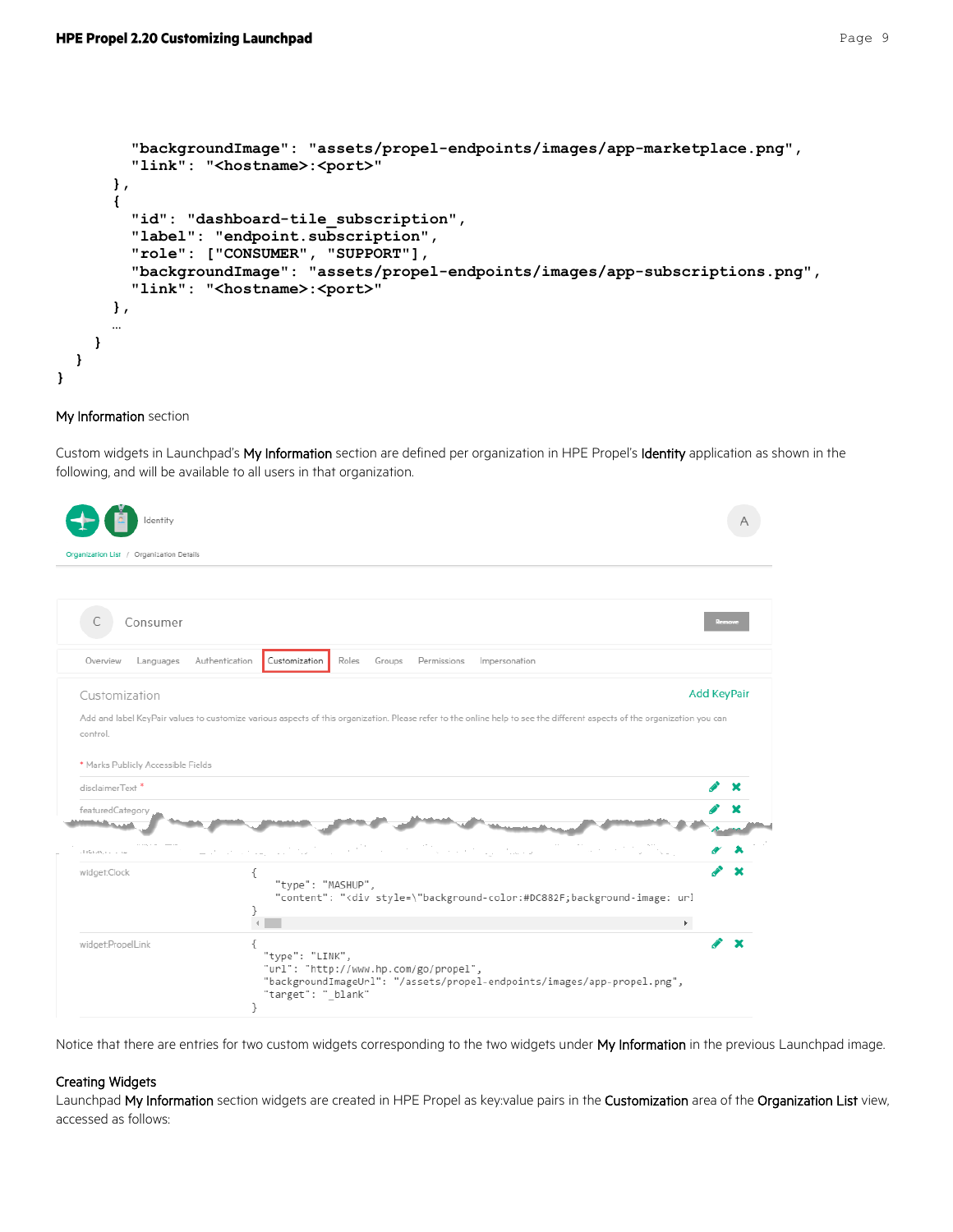- 1. Click the Identity application in HPE Propel Launchpad.
- 2. Click the tile for the organization you want to customize.
- 3. Click Customization.

Note that user must be logged in with appropriate administrative privileges to access this view.

In the **Customization** view, edit existing properties by clicking on the edit icon  $\Phi$  on the right side of the field, or to create a new widget, click the Add KeyPair button at the bottom of the Customization view. When finished, click Save.

The key, or name, provided must be prefixed with widget: in order to identify this key pair as a widget. The value of the key pair will always be a JSON object, and specific values required will depend on the widget type as detailed in following sections. *Figure 1: Create KeyPair Example*

| Edit KeyPair<br>Edit the value of your KeyPair.                        |                       |
|------------------------------------------------------------------------|-----------------------|
| Name                                                                   |                       |
| widget:Hello World                                                     |                       |
| Value                                                                  |                       |
| €<br>"type": "MASHUP",<br>"content": " <span>Hello World</span> "<br>J |                       |
| Publicly Accessible<br>U                                               | 9.937 characters left |
| <b>Save</b><br><b>Cancel</b>                                           |                       |

HPE Propel Launchp[ad supports the following types of widgets:](#page-10-0)

- [Link Widget](#page-9-0)
- **•** [Mashup Widget](#page-10-0)

The size of widgets and tiles in Launchpad is fixed. It is recommended that you not change the size of even complex mashup widgets as unexpected behavior can result.

#### <span id="page-9-0"></span>**Link Widget**

A link widget is a quick-and-easy shortcut to access a URL from Launchpad. As with all custom widgets, link widgets display in the My Information section of Launchpad.

Use the Create KeyPair dialog to create a custom link widget. The type value must be set to LINK. With link widgets you customize the link URL, display name, icon image, background image, and the HTML target.

```
VALUE ITEMS DESCRIPTION
```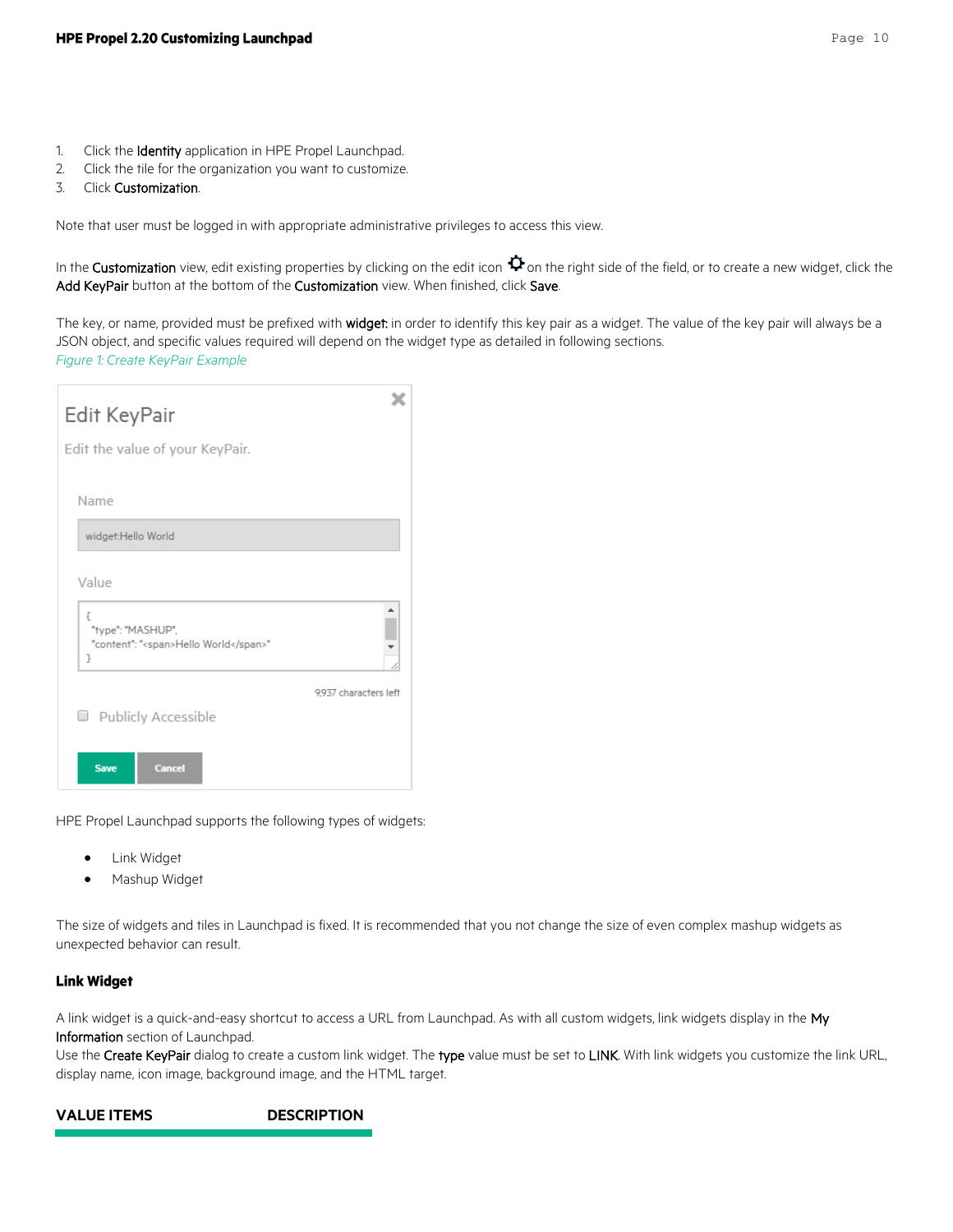| type               | Must be set to LINK                                                                                      |
|--------------------|----------------------------------------------------------------------------------------------------------|
| url                | URL that the link references in Launchpad.                                                               |
| displayName        | Optional name to be displayed on the widget.                                                             |
| iconUrl            | Optional URL of an icon that displays near the center of the widget.                                     |
| backgroundImageUrl | Optional URL of an image that fills the background of the widget.                                        |
| target             | Optional target attribute of the <link/> element that appears in Launchpad and that controls the browser |
|                    | window in which the link will open. Valid values for the target attribute are defined in the HTML        |
|                    | specification.                                                                                           |

Tip: If new to creating widgets, review existing custom widgets in Launchpad and associated details in the Edit KeyPair dialog to help in creating new widgets.

Following is the content for the custom HPE Propel link widget in Launchpad.



#### <span id="page-10-0"></span>**Mashup Widget**

Mashup widgets give administrators the ability to define more complex widgets to meet an organization's needs. These might be generally useful widgets such a calendar or clock, or perhaps widgets for HPE Propel-specific information such as recent subscriptions.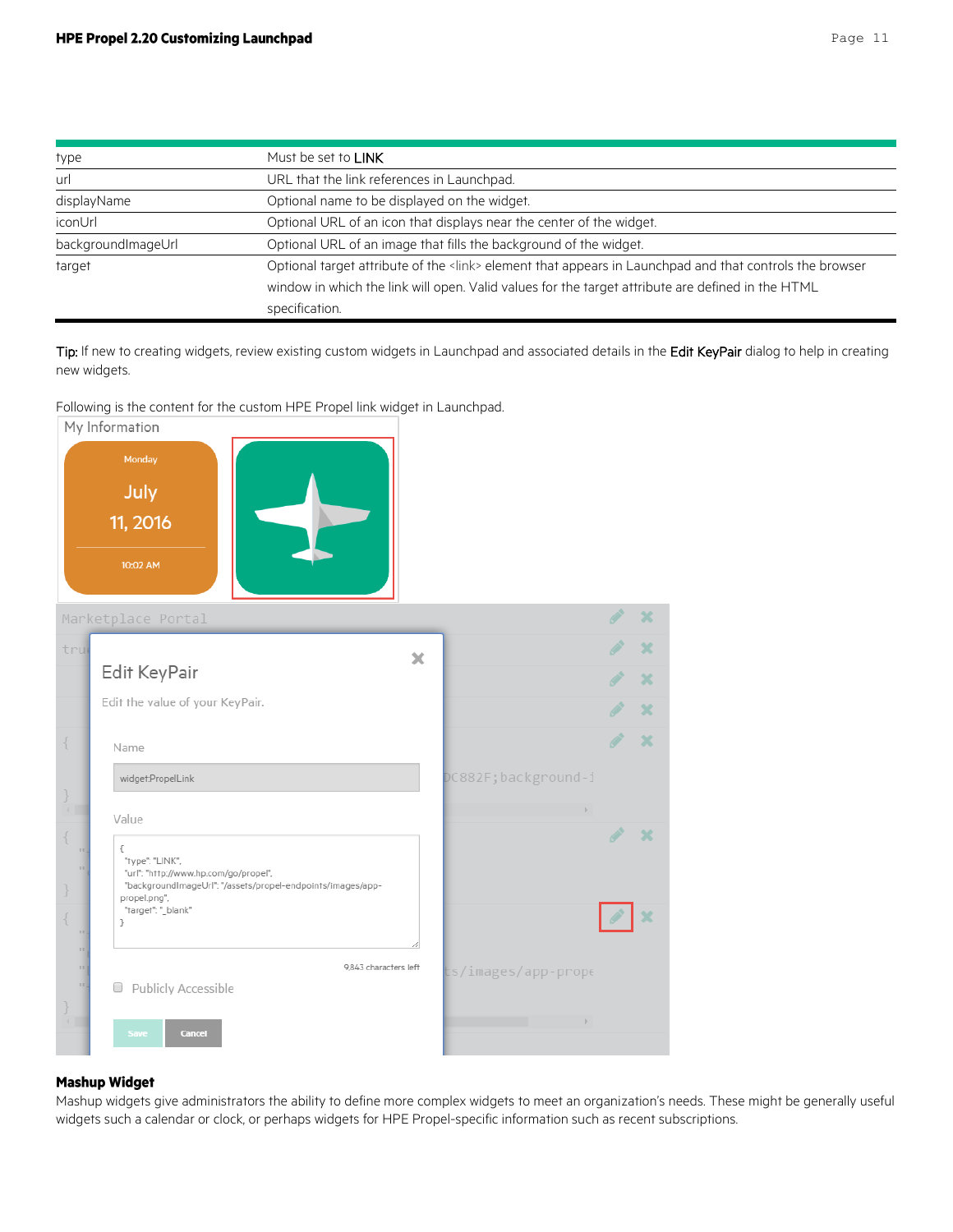Mashups widgets require type be set to MASHUP. Mashup widgets contain one other key:value pair, content, which contains the source for your mashup.

Note: All double quotation marks (") must be escaped (\") in the mashup widget content.

| <b>VALUE ITEMS</b> | <b>DESCRIPTION</b>                                                                                                                                                                                         |
|--------------------|------------------------------------------------------------------------------------------------------------------------------------------------------------------------------------------------------------|
| type               | Must be set to <b>MASHUP</b> .                                                                                                                                                                             |
| content            | The HTML and JavaScript code for the mashup.                                                                                                                                                               |
|                    | When using iFRAME in a mashup widget, note the following:                                                                                                                                                  |
|                    | iFrames that serve HTML pages that have the same URL structure as Launchpad will<br>work properly. The same URL structure means that the pages are placed in the following<br>directory:                   |
|                    | /opt/hp/propel/launchpad                                                                                                                                                                                   |
|                    | For example, to correlate to the following URL structure:                                                                                                                                                  |
|                    | https://server:8089/widgets/sample/index.html                                                                                                                                                              |
|                    | You would place your pages in the following location:                                                                                                                                                      |
|                    | /opt/hp/propel/launchpad/widgets/sample/index.html                                                                                                                                                         |
|                    | iFrames that serve external NON-HTTPS content will be blocked by the browser. The<br>٠<br>specific error will vary based on client browser security.                                                       |
|                    | iFrames that serve external HTTPS content that contains mixed HTTP and NON-HTTPS<br>$\bullet$<br>content will be blocked by the browser. The specific error will vary based on client<br>browser security. |
|                    | iFrames that serve external HTTPS content will work only if the following are true:<br>$\bullet$                                                                                                           |
|                    | - The remote site must not specify x-frame-options DENY in the response header.                                                                                                                            |
|                    | - If the content is not of the same origin domain, and the remote site has not specified<br>x-frame-options SAMEORIGIN, the content will display properly.                                                 |

Example custom widget: Clock

```
{
"type": "MASHUP",
```

```
"content": "<div style=\"background-color:#DC882F;background-image: url(''); color: 
#FFFFFF; font-size: 18px;background-repeat: no-repeat; padding-left: 20px;padding-top: 
20px;padding-right: 20px;padding-bottom: 20px;line-height: .7;height:100%;\"><p 
id=\"weekday\" style=\"font-size: 18px;\">-</p><h1 id=\"month\" style=\"font-size:
36px;color:white;\">-</h1><h1 style=\"font-size: 36px;color:white;\"><span id=\"day\">-
</span>, <span id=\"year\">-</span></h1><hr style=\"color: #FFF;border-color:white;\"/><p
```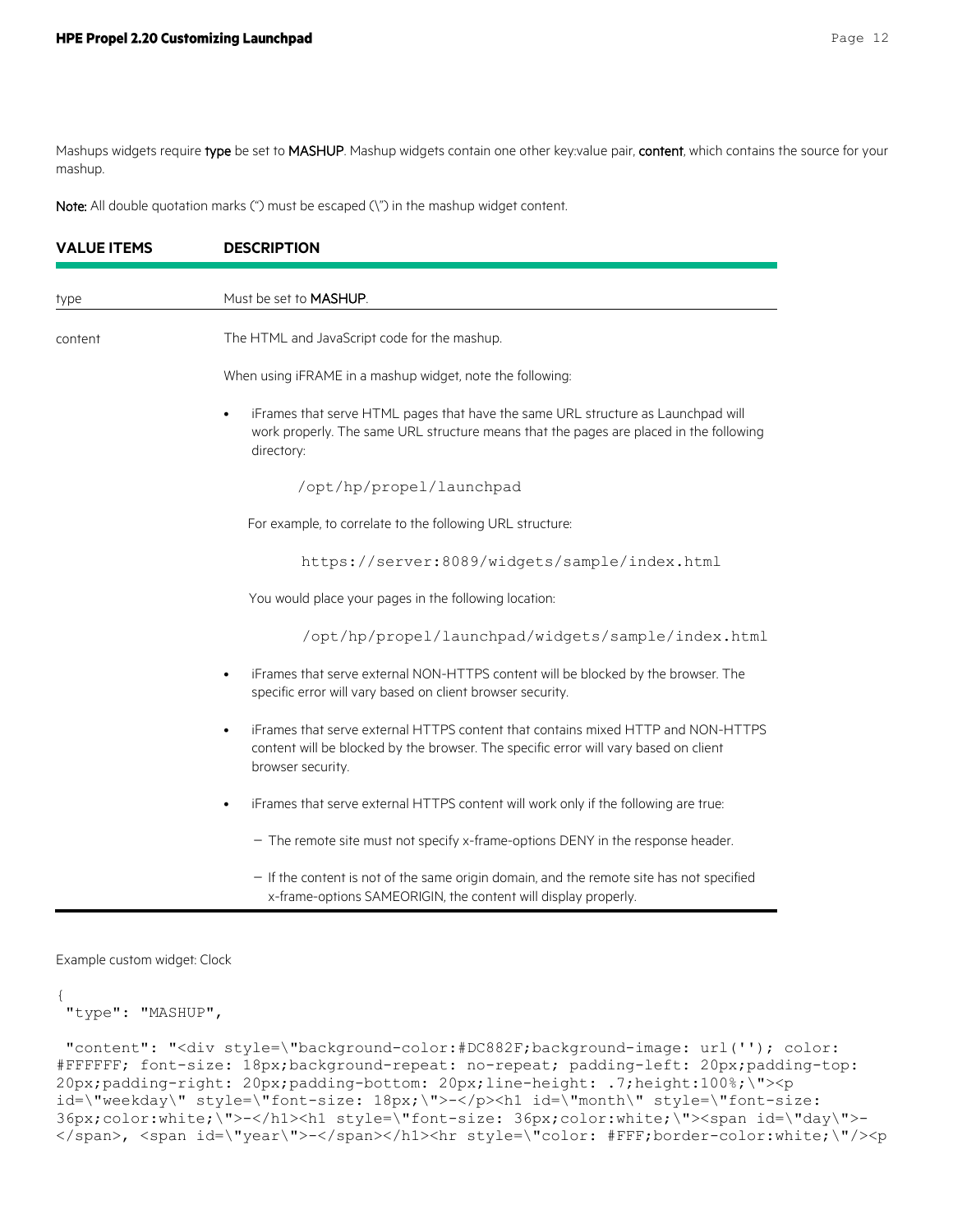```
style=\"font-size: 18px;\"><span id=\"hmm\">-</span> <span id=\"ampm\">-
</span></p></div><script type=\"text/javascript\">function startClock() { var months = [ 
\"January\", \"February\", \"March\", \"April\", \"May\", \"June\", \"July\", \"August\", 
\"September\", \"October\", \"November\", \"December\" ]; var weekdays = [\"Sunday\", 
\"Monday\", \"Tuesday\", \"Wednesday\", \"Thursday\",\"Friday\",\"Saturday\"]; function 
updateClock() { var now = new Date(); var hours = now.getHours(); var minutes =
now.getMinutes(); var ampm = \MAM\"; if (Math.floor(hours/12)==1) { ampm = \MPM\"; hours
= hours - 12; } if (hours == 0) { hours = 12; } var ms = \Upsilon \Upsilon + minutes; if (ms.length ==
1) { ms = \Psi\ + ms; } try { document.getElementById(\"weekday\").textContent =
```

```
weekdays[now.getDay()]; document.getElementById(\"month\").textContent = 
months[now.getMonth()]; document.getElementById(\"day\").textContent = now.getDate();
document.getElementById(\"year\").textContent = now.getFullYear(); 
document.getElementById(\"hmm\").textContent = hours + \":\" + ms;
```

```
document.getElementById(\"ampm\").textContent = ampm; } catch (err) { 
clearInterval(clockInterval); } } updateClock(); var clockInterval =
```
setInterval(updateClock, 1000); } startClock(); </script>"



#### **Limitations and Requirements**

From a performance perspective, additional widgets will take more time to retrieve the associated data. This will result in slower rendering of the Launchpad. This impacts actions such as:

- Login time.
- Refreshing the Launchpad view.
- Returning to Launchpad.

When you create custom widgets, be aware of the following limitations and requirements:

- Variables are shared by widgets. If you are using the same variable name, e.g. list, in multiple widgets, unexpected behavior will result if "list" is assigned different values in the widgets' content.
- Widgets cannot be shared between organizations, they must be created for each organization.

#### **Additional Ways to Customize Widgets**

There are several ways to customize widgets in Launchpad. As long as you adhere to the security restrictions for running external scripts on HTTPS you can implement widgets any way you want. However, some approaches are simpler than others.

For convenience, custom widgets have access t[o jQuery](http://api.jquery.com/) an[d SugarJS.](http://sugarjs.com/api) When you use the jquery.ajax() function to make calls to the HPE Propel Launchpad APIs, the user session authorization token will automatically be included. You do not need to extract the user data from the session.

```
Optionally, you can extend this code to include an inline <style> tag for more complex CSS cases:
 </script><style type=\"text/css\">#expensiveSubsDiv>p{color:black}</style>
```
When you append a style tag, wrap your widget in a top level div, such as <div id=\"expensiveSubsDiv\">. This will ensure help your styling does not contaminate elements outside your widget.

Using jQuery, combined with SugarJS, should make developing widgets relatively simple, even when you use data from HPE Public APIs, as shown in the previous example. However, there are limitations when running external scripts in an HTTPS environment. Do not expect to be able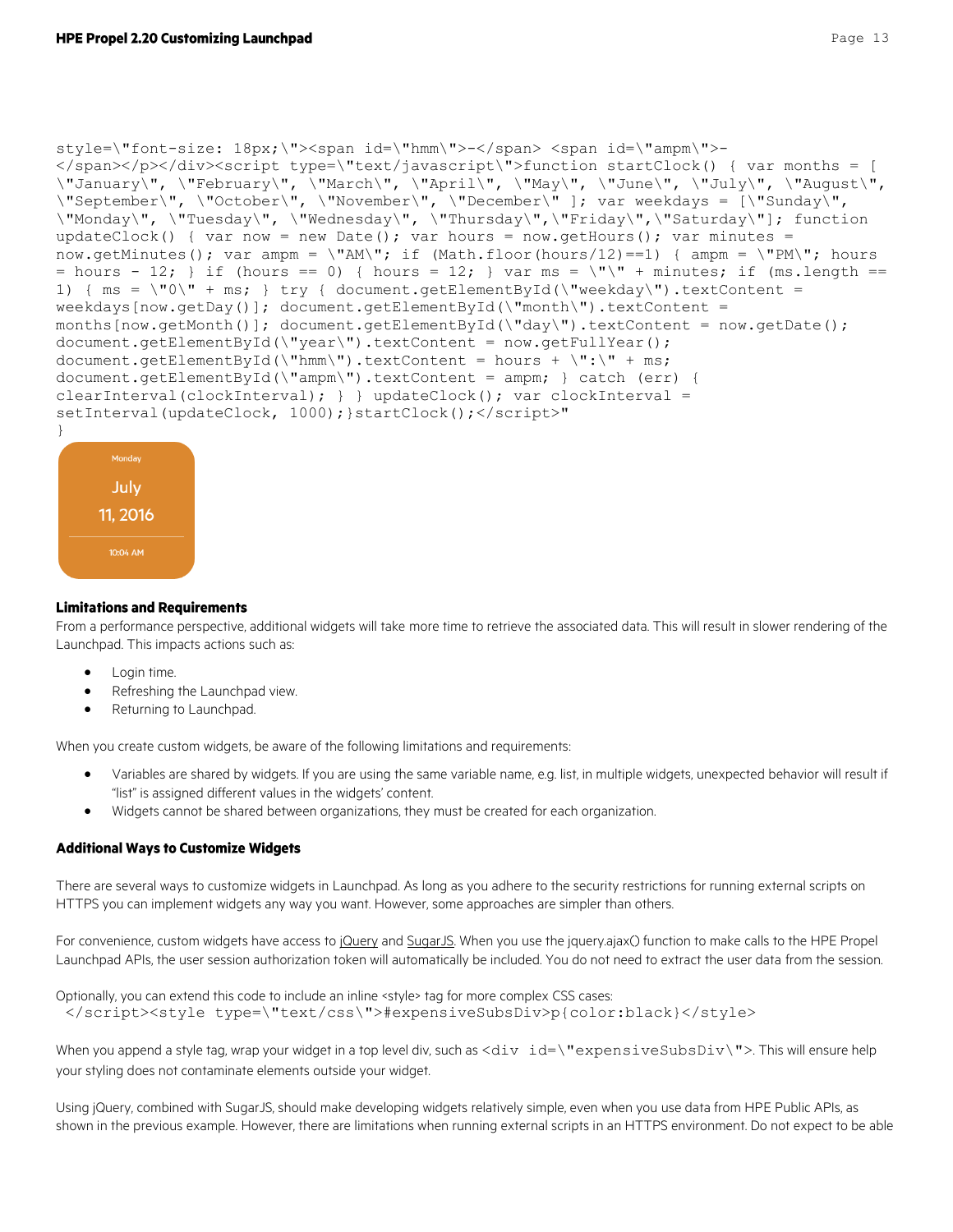to copy and paste an iframe from a widget-generating website when running in an HTTPS environment. This is not supported at the browser level.

#### **Using the IFrame Technique**

Due to limitations of widgets you might find that trying to store your entire mashup widget in the content value of the body can be quite a challenge when having to escape (\) quotation marks in your source, e.g., "<div id=\"recentSubs\">...". Using the Iframe technique will enable you to create much more complicated widgets with much less frustration.

For example:

```
{
    "type": "MASHUP",
    "content": "<iframe src=\"widgets/IFrameSample/index.html\" height=\"100%\" 
width=\"100%\"></iframe>"
}
```
This is an example of code that will leverage the IFrame technique in a mashup widget. It's important to note that the height and width of the IFrame should be set to 100% to fill the space available within the widget. You are still required to escape quotation marks within the content*;*  however the issue is significantly reduced by moving the bulk of your source code out of the widget's content in the HPE Propel Organization Customization area, and onto your HPE Propel system. The location for your files is: */opt/hp/propel/launchpad*.

In the *launchpad* folder you can create a subfolder for your custom widgets. In the example above this subfolder was named widgets. The related files for this one widget were placed into subfolder IFrameSample. Add your .html, .css and .js files and reference the index.html file in your IFrame src attribute as shown above.

Note: When using the IFrame technique you will not have access to any scripts used by Launchpad (including jQuery, sugarJS and AngularJS), so you will need to reference a public version of any scripts or libraries your widget uses, or more ideally, search the *launchpad/bower\_components* folder and reference available libraries there.

Jquery: <script src="/bower components/jquery/dist/jquery.min.js"></script>

SugarJS: <script src="/bower components/sugar/release/sugar.min.js"></script>

AngularJS: <script src="/bower components/angular/angular.min.js"></script>

You will have access to the HPE Propel specific APIs if your IFrame source code is on the same domain as Launchpad (that is, as long as the source code for the IFrame is in the *launchpad* folder).

### <span id="page-13-0"></span>**Appendix A: Glyph Icons**

The Launchpad styling framework uses a collection of open source glyph icons that can be used throughout the application. To reference these, visit the following open source site for information: <http://fortawesome.github.io/Font-Awesome/>.